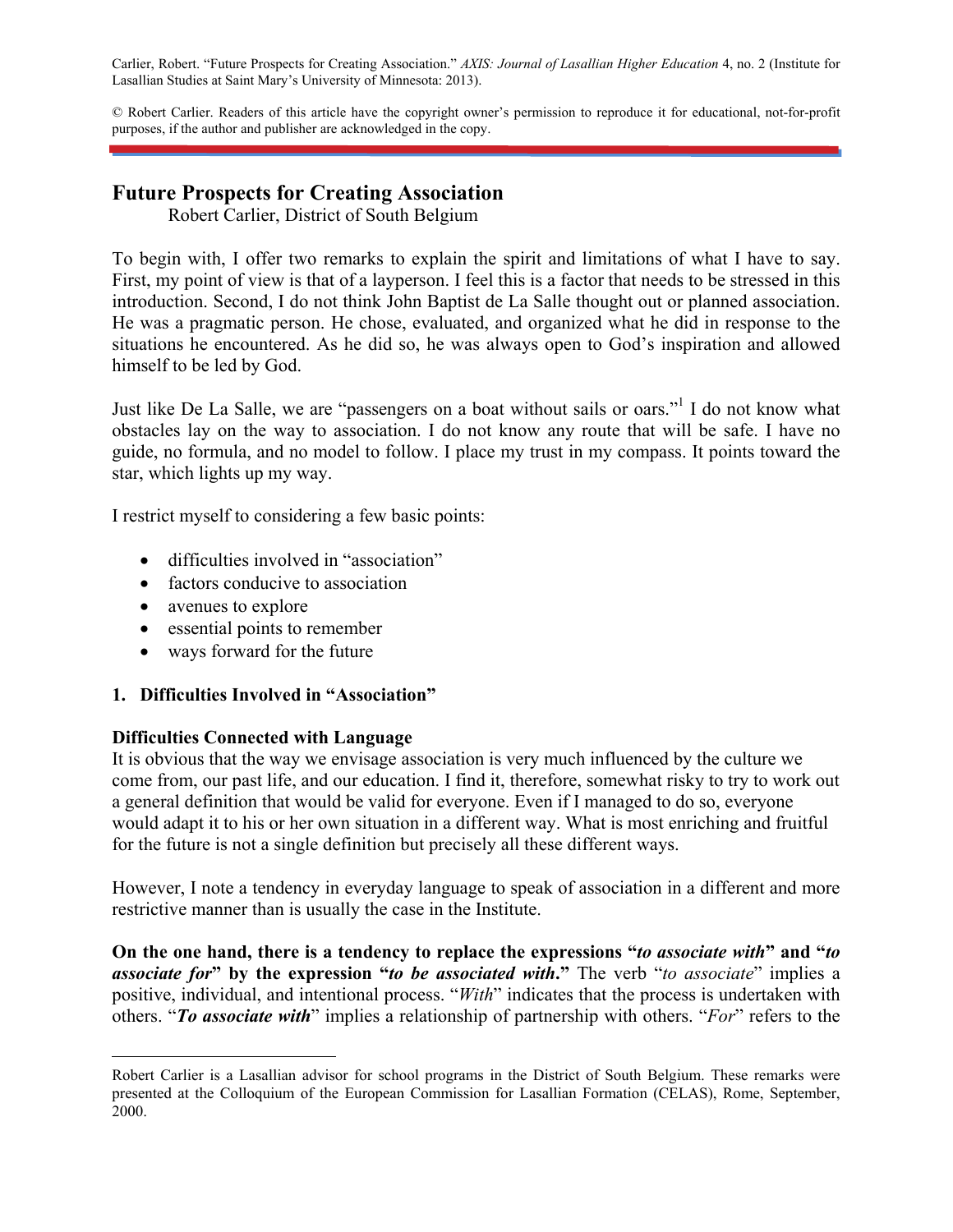motivation of the individual and indicates the purpose of association. In this way, "*for*" gives meaning to the commitment of the individual and to the activity of the group. Also, it is because I recognize my own personal project reflected in that of the group that I "*associate*" so as to accomplish it with others. "*Associating for*" creates solidarity and co-responsibility among people for the object of association.

"*To be associated with*" presupposes the opposite process. It is "*association*" that is now paramount. It is "*association*" that invites the individual "*to participate*" in the achievement of its goals. In its most advanced form, the individual "*is associated with*." It may still be a personal and intentional process, but it has become passive. If we are not careful, association runs the risk of paralysis and sclerosis, because the individual joins something already existing and functioning in a self-sufficient manner. "*Being associated with*" brings with it the risk of a relationship of collaboration and even subordination among associates.

On the other hand, because of the way people think nowadays, association is often created, promoted, and administered in the form of a contract. This contract binds people to one another and to an "institution." Association is based on the will and genuine desire of people to accomplish things together or to participate in something already existing. Personal commitment to association is not something more or less irrevocable, permanent, and radical. For example, individuals can always resign according to certain rules, and the association can be dissolved. If association is seen only in these terms, I think we need to speak of a kind of "spirit of association" rather than of "association" in the Lasallian sense of the term.

#### **Difficulties of a Sociological Nature**

These difficulties arise from trying to adapt the historical model of Lasallian association to our present-day situation. Originally, Lasallian association was between individuals inspired by the same spirit of faith. Initially, these individuals committed themselves by vows that took an original form, that is, by vows of association, stability, and obedience. At a later stage, they conformed to the Code of Canon Law and took the vows of poverty, chastity, and obedience. Consequently, one of the characteristics of the community, which was also the school staff, was its homogeneity. It was homogeneous because all its members had an identical motivation, commitment, and state of life.

#### **Motivation, the Level of Commitment, the State of Life of Individuals**

Nowadays, school staffs are heterogeneous. They are so because of the members that compose them. They are formed of Christians, persons affiliated with other faiths of the world, and persons with no religious affiliation. Christians are sometimes in the minority. We find the following statistics for Catholic schools in French-speaking Belgium: 5% are practicing Christians; just over 10% are "believers", and just under 80% do not identify with a Christian tradition. The latter did not necessarily choose to teach in Catholic schools, and even less so, in Lasallian schools. They ended up there because there was a job available or because of some legislation.

Among Christian staff, some practice their faith in "a private manner," as it were, outside the school context. Others make it an integral dimension of their professional work. Some are Brothers; most are laypeople. Many are married and/or have children of various ages; their first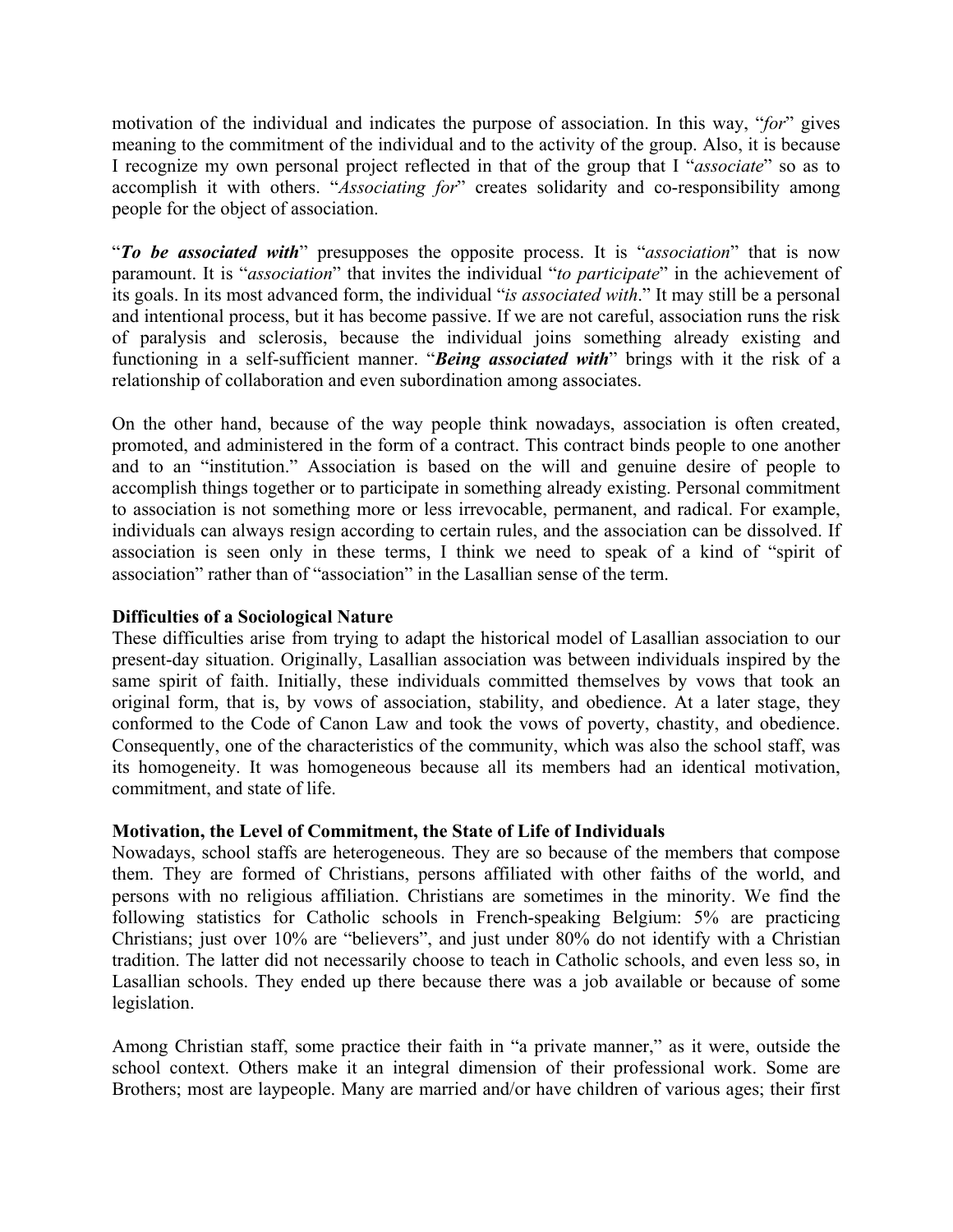duty is to their family. There are many schools where there have not been any Brothers for years, and the students taught by Brothers are now approaching retirement age. It is obvious that the differences of motivation, degrees of commitment, and states of life of school staff members determine the degree of their involvement in the work of the school.

### **Different Degrees of Involvement in the Mission**

As a consequence of the homogeneity of communities already mentioned, John Baptist de La Salle and the Brothers after him put themselves both individually and as communities at the service of the educational mission. This meant that they all subscribed fully to its overall aims (to run together gratuitous schools for the poor, so that they became "a means of salvation"). They all subscribed to its pastoral and catechetical aims (to proclaim the Good News of Jesus Christ). They all subscribed also to its educational and pedagogical aims (the promotion of children and young people). This being so, their life of faith, their mission, and their professional work were completely integrated, and their teaching became a Church ministry.

Because of the heterogeneous character of school staffs today, their awareness of being part of the Lasallian educational mission and their willingness to participate in it vary greatly. The educational mission is presented in the form of an educational and pedagogical mission statement that is based on the values the school wishes to promote.

- Some people accept the mission statement fully.
- Others go along with it.
- Others adopt an attitude of benevolent neutrality toward it, are indifferent, or are simply unaware of its existence.
- In certain cases, there may be individuals who show their disapproval of it or are openly hostile.

I think this explains the different degrees of involvement and participation in the Lasallian mission. This may also throw some light on the dichotomy that may exist between a faith practiced more or less intensely and the exercise of the profession, and especially on the difficulty of constructing teaching as a form of evangelization.

## **The Practice and the Reality of "Educational" Communities**

To accomplish the Lasallian mission, the Brothers formed stable communities (that is, the Brothers worked "together") as part of a larger body, the Institute (that is, the Brothers worked "by association"). They were sustained in this by a strong sense of belonging.

There are two things to be noted about shared mission.

 On the one hand, the sharing of the mission by its nature transcends status, and so Brothers and laypeople, laypeople and laypeople, principals and teachers, administrators and colleagues, are all called to share a common responsibility. In practice, however, it is not rare to find co-responsibility more on the reflection and implementation level than on that of decision making. It is not rare either to find a relationship of subordination that is maintained by a more or less paternalistic approach, more or less consciously, by Brothers or laypeople. This makes it difficult to work "together."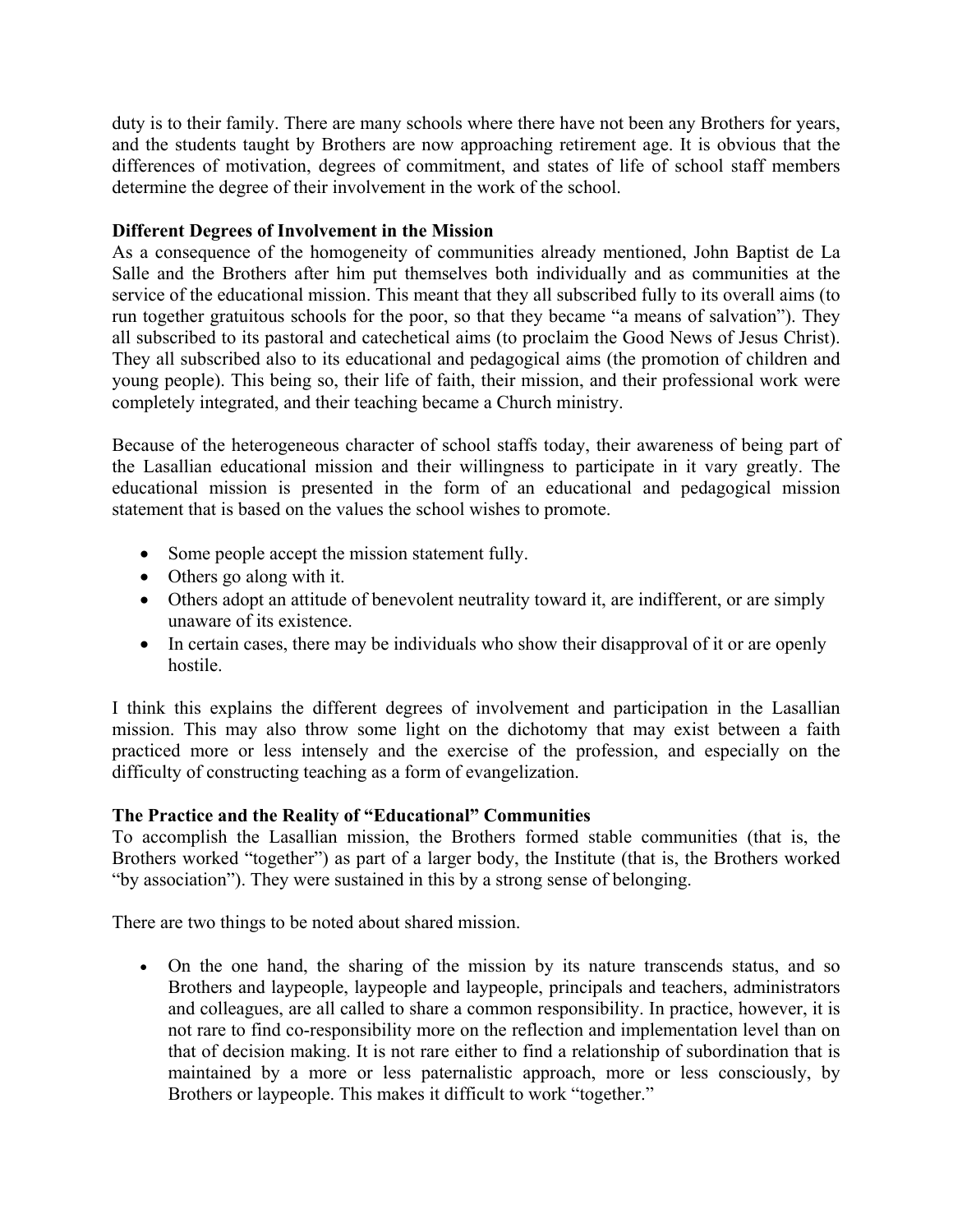On the other hand, instead of sharing convictions and plans, some people form "task forces" for a few hours. The result is that it becomes difficult to develop a sense of belonging to a local educational "community," and even more so, to a body that extends beyond the walls of the school. If people work together "locally," it is difficult to work "in association".

## **2. Factors Conducive to Association**

The question now arises: what is the reason for association? In other words, is Lasallian association relevant today? Does it make any sense? In this connection, there are two points I think are important.

## **Fidelity to the Founding Inspiration**

John Baptist de La Salle allowed himself to be challenged by the "human and spiritual distress of the children of the artisans and the poor." To respond to this need, he "brought these teachers together in a community, and subsequently founded with them the Institute of the Brothers of the Christian Schools."2

This process of association did not come about immediately. It should be noted, however, that from about 1680, the need for standardizing practices led him, "one commitment leading to another":

- to unite the Brothers around a common mission and a shared project,
- to make them completely responsible for it, and
- to help them integrate their spirituality with their daily life.

Community and association gradually established themselves as an original and relevant response to perceived educational needs.

Nowadays, the situations of "human and spiritual distress" involving children and adults around and near us are identical. There is economic poverty, of course, but there is also spiritual, social, cultural, moral, affective, and intellectual poverty. In our society, for example, this poverty takes the form of addiction, violence, violation of the rights of children. How can we not allow ourselves to be challenged by these hundreds of thousands of young people who spoke of their hunger and thirst for spirituality in Paris and Rome to an old man who is the voice and the response of the Church, our own voice and our own response?<sup>3</sup>

In the face of these challenges, I think that the response set in motion by De La Salle remains relevant. Following his example, each of us is invited:

- $\bullet$  to take part in this fight,
- to join others to share projects, resources, strategies, and practices,
- to adopt forms of action and bring them to a successful conclusion, and
- to give them meaning by finding support for them in our faith, in a community of faith, in what the 43rd General Chapter called "intentional groups," in other communities of faith, in other intentional groups.<sup>4</sup>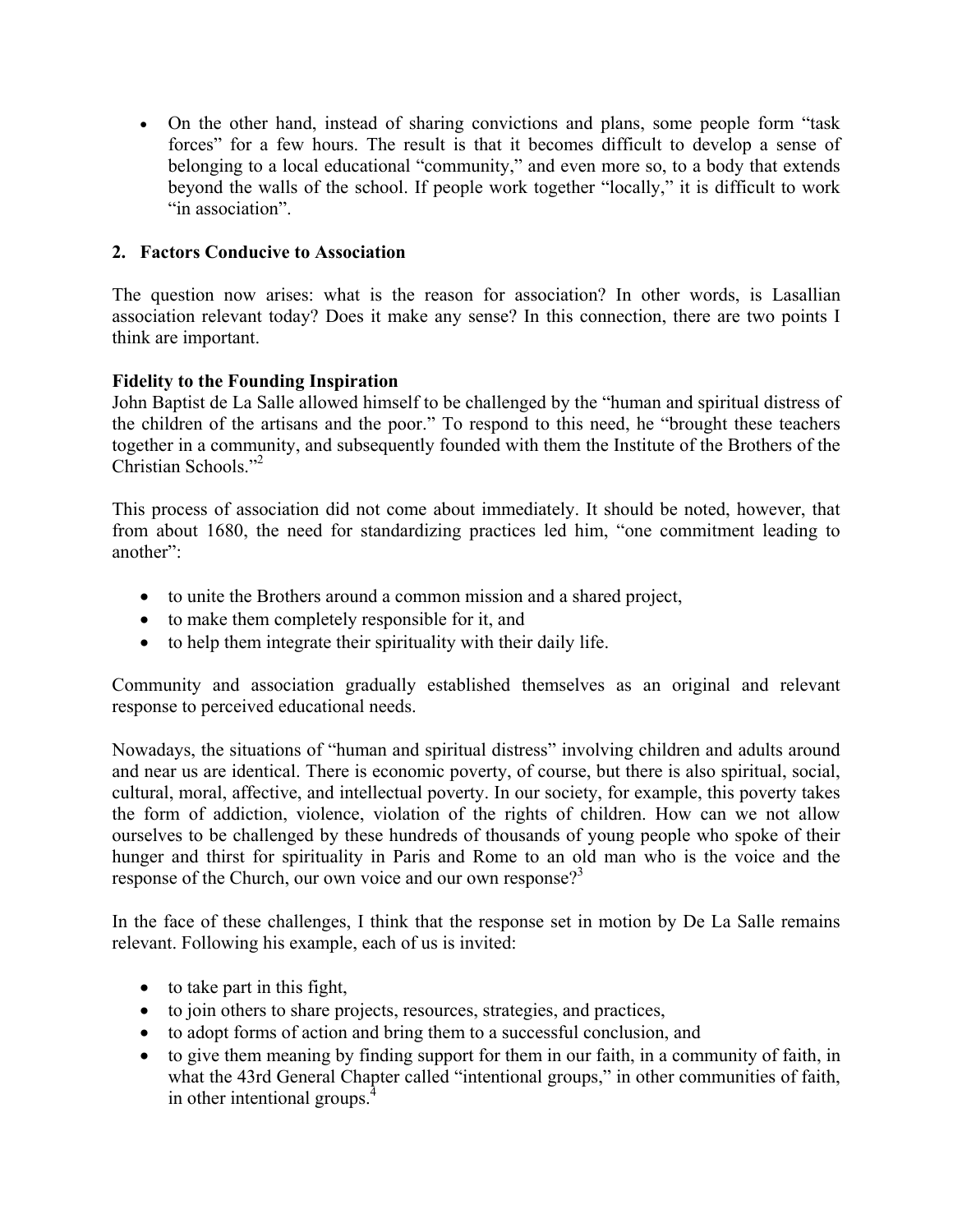#### **Fidelity to a Call, to Something Specific**

My work as an advisor for school programs in the District of South Belgium brought me into contact with various school staffs and enabled me to listen to their views. I was struck by the need felt by individuals and by the school to (re)discover a specific status in the face of a steadily encroaching homogeneity and globalization. There was a real fear of becoming diluted and dissolved in a monochromatic Catholic education system, or even in a single and colorless educational system.

I am convinced that what makes Christian education so rich is the mosaic of specific elements inherited from the charisms of Founders. We still have to rediscover, dust off, and put into effect all these charisms. If we do not do so, I think the fear I have will prove to be well-founded.

During the Lasallian Association colloquium in France in November 1998, Professor G. Avanzini stated in this connection that it seemed to him that "too often people spoke of the founding charism but failed to define it precisely or to identify what characterized it." He added: "This is an area in which much still remains to be done: there is certainly a need to redefine the characteristics of this charism, present them schematically, make them explicit, and define them in relation with the others. We need to compare the charisms of different teaching congregations."

I am convinced that it is the strength of association that will make it possible for us to undertake the work mentioned by Professor Avanzini. This same strength can make us return to the founding inspiration and to commit ourselves to the mission.

By way of illustration, I would like to give a different interpretation of what happened at Parménie in 1714. John Baptist de La Salle was then going through a period of deep personal crisis at a time when the Institute was facing extinction. In the name of his commitment to association, the Brothers summoned him back to Paris to take over the government of the Institute, and he obeyed. This return shows the re-creative power of association. It is the power of association that sends De La Salle back to his vocation: it brings him back to the roots of his founding inspiration; it returns him to his mission.

#### **3. Avenues to Explore**

Who is referred to when we speak of "Lasallian Association"? What I have to say has to do with intentional persons and groups, who see themselves as being associated with the mission and the Institute. Whether it is a question of individuals or groups independent of the Institute or of those related structurally, a number of conditions have to be fulfilled if they are to be recognized as being "associated." The first condition is that they have a number of Lasallian characteristics that are clearly identifiable.

The General Chapter defined associates in the following terms:

We recognize as being associated with the Lasallian mission all intentional groups and all persons who respond to an interior call by an educational commitment which has Lasallian characteristics, and which has been authenticated by a competent authority.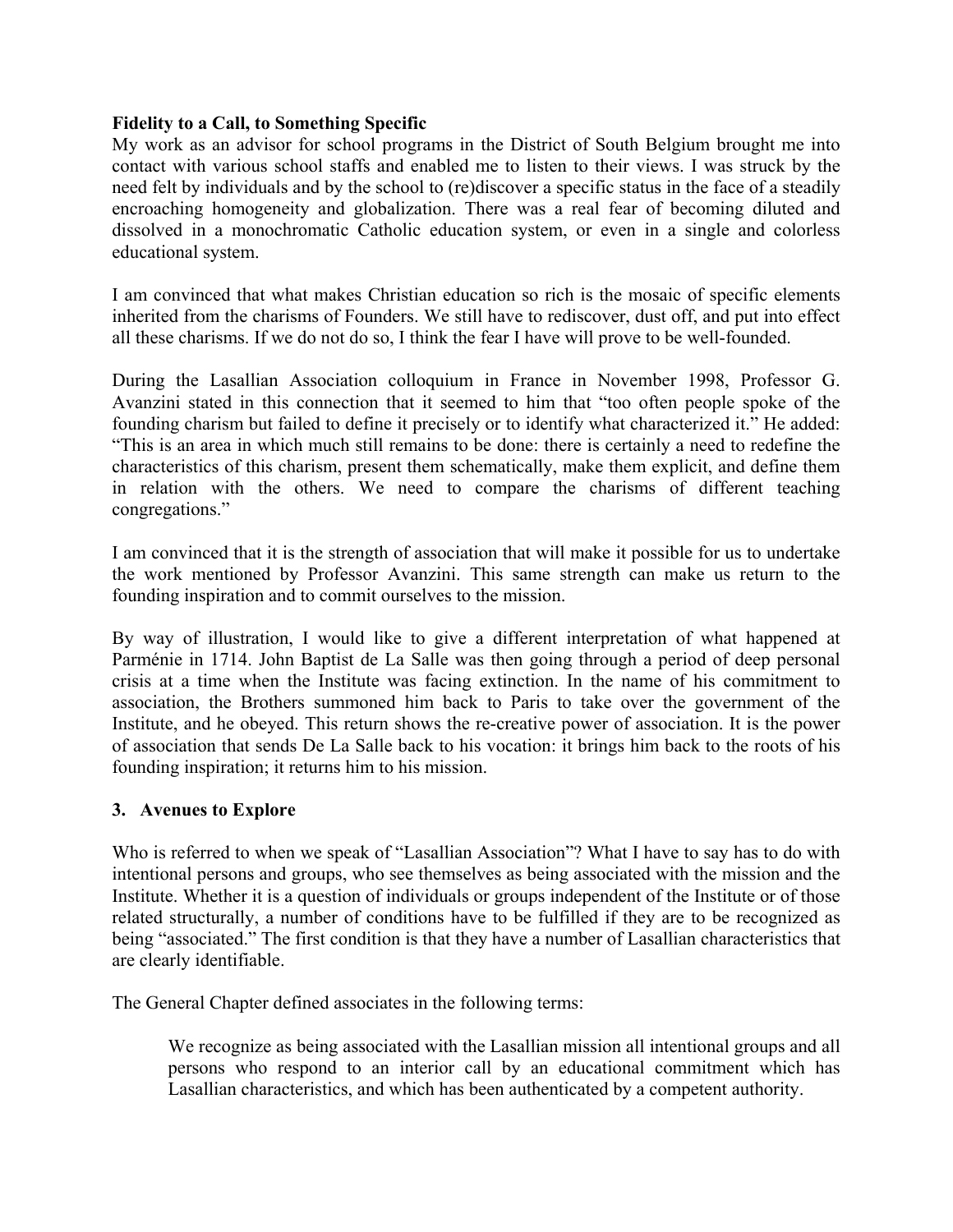Together, these persons and groups are associated with the Institute of the Brothers of the Christian Schools, in order to respond, in a complementary manner, to the demands of the Lasallian mission. The charism inspiring this mission was given to Saint John Baptist de La Salle, and was authenticated by the Church, for the service of young people.<sup>5</sup>

Without wishing to go back to the language difficulties I mentioned earlier, I have to say that I still feel there are a few unanswered questions. What are the "clearly identifiable" Lasallian characteristics? What is meant by "a certain number"? Are intentional persons the groups "associated with the mission and the Institute" or do these "associate themselves with the Institute for the mission"? What importance is attached to the mission by the Institute and by intentional persons and groups? What kind of relationship does the term "association" imply between the Institute and intentional persons and groups?

I have to add that it must be difficult for a General Chapter to make a statement, addressed to the Institute as a whole, that can be applied as such to regional or local problems and situations. In view of this, I want to stress above all the importance of the various "steps" the Chapter has indicated to help us in our efforts.

## **4. Essential Points to Remember**

## **Commitment in Communion with Other People**

I think that Lasallian commitment is a specific and a specifically targeted response to a call from God. This call is addressed to us through situations of poverty experienced by children, young people, and adults. Our response is the educational service of the poor, which includes a pastoral dimension linked to the proclamation of the Good News of Jesus Christ.

- Commitment is submitted to discernment involving other people; likewise, it is regularly evaluated.
- It is apostolic, specific, and known. It is permanent. Its Lasallian character is authenticated by a Brother Visitor and his Council.
- It is adopted in partnership with other people who share an identical spirituality, convictions, and project.
- Commitment is lived out, therefore, with others and has its source in a life of shared faith, prayer, and the Scriptures.

Convictions inherited from the founding charism are shared with other Lasallian groups, and structures are established with a view to achieving common goals.

- Communion does not automatically imply life in common. It does imply, however, holding meetings for study and exchange as frequently as possible. It does imply a community life inspired by the Gospel. That is why its members are "devoted to the apostles' teaching and fellowship, to the breaking of bread and the prayers" (Acts 2:42).
- Communion is Lasallian when groups (as groups) and members (as individuals) find inspiration for their actions and their relationships in the spirituality inherited from De La Salle.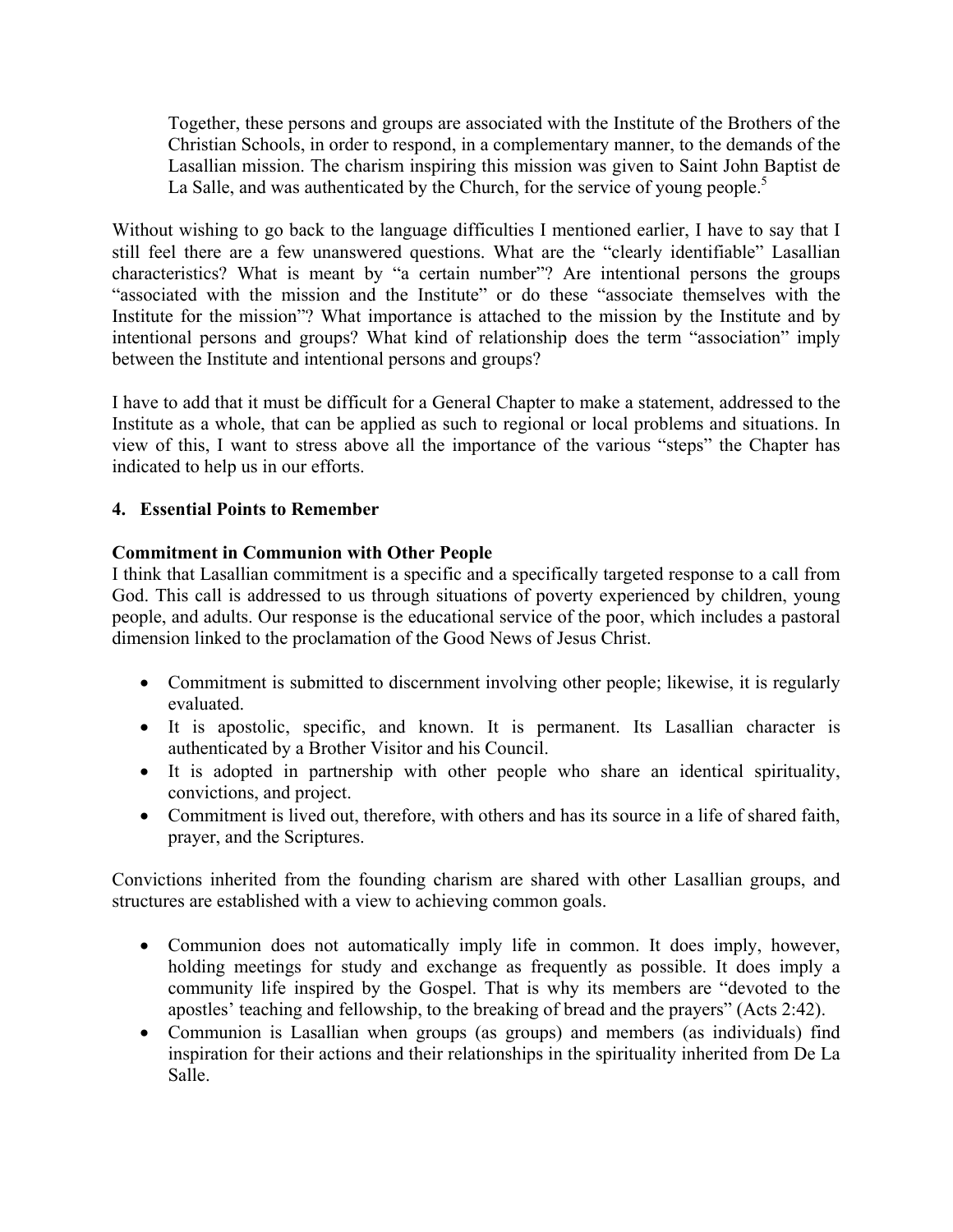- But to be associated, the group cannot remain centered on itself. It has to be open to other groups that share the same spirituality, the same convictions, and the same project. This spirituality, these convictions, and this project are expressed explicitly through the Lasallian educational and pedagogical mission statement. By *educational*, I mean the references and values we wish to promote. By *pedagogical*, I mean the pedagogical aims and methodology we wish to use to achieve our purpose. The Lasallian educational and pedagogical mission statement is the evangelical mission inspired by the charism of John Baptist de La Salle.
- The extension of the communion of persons and groups creates association. Association forges and reinforces the sense of belonging, and the educational and pedagogical mission statement provides the links. In other words, associating oneself creates new communion.

At this point in my reflection, I would like to add that association cannot remain informal. It has to be organized and structured in view of achieving its common purpose. However, organization and structuring are not the point of departure, but necessary steps.

## **Links with the Institute through a "District"**

I don't think anyone can be Lasallian "in isolation." In the same way, I don't think any group, whether or not intentional, can call itself Lasallian "on its own." As in the case of individual commitment, the authenticity of the Lasallian character of any communion, group, or intentional association must be discerned with the District, the Brother Visitor and his Council. That is the meaning of authentication.

In the context of the shared mission, I don't think it is a question of the group's merging with the Institute or identifying with it and with the Brothers. For individuals and groups, associating themselves does not mean becoming integrated with the Institute.

What is central, in fact, is the mission and not the Institute. It is the mission that associates the Institute, individuals, and groups. This means that the latter have to associate themselves with the Institute for the accomplishment of the common mission. To set in motion a greater concentration of forces, association for individuals and groups means taking up a position in the Institute in order to make possible the Institute of tomorrow. This is the "planetary system" model in which the sun is the mission and the planets are the various Lasallian groups around the mission and interacting with one another.

In light of this, I feel it is essential to define the specific characteristics of the partners.

# **5. Ways Forward for the Future**

There is a need to revise and adapt structures or to create new ones. A distinction could be made between various forms of Lasallian association, for example:

• the kind of association needed by institutions or particular groups--such as, especially, the Institute, Signum Fidei groups, the Lasallian Third Order, Lasallian schools and institutions--in order to organize the life and activities of their members;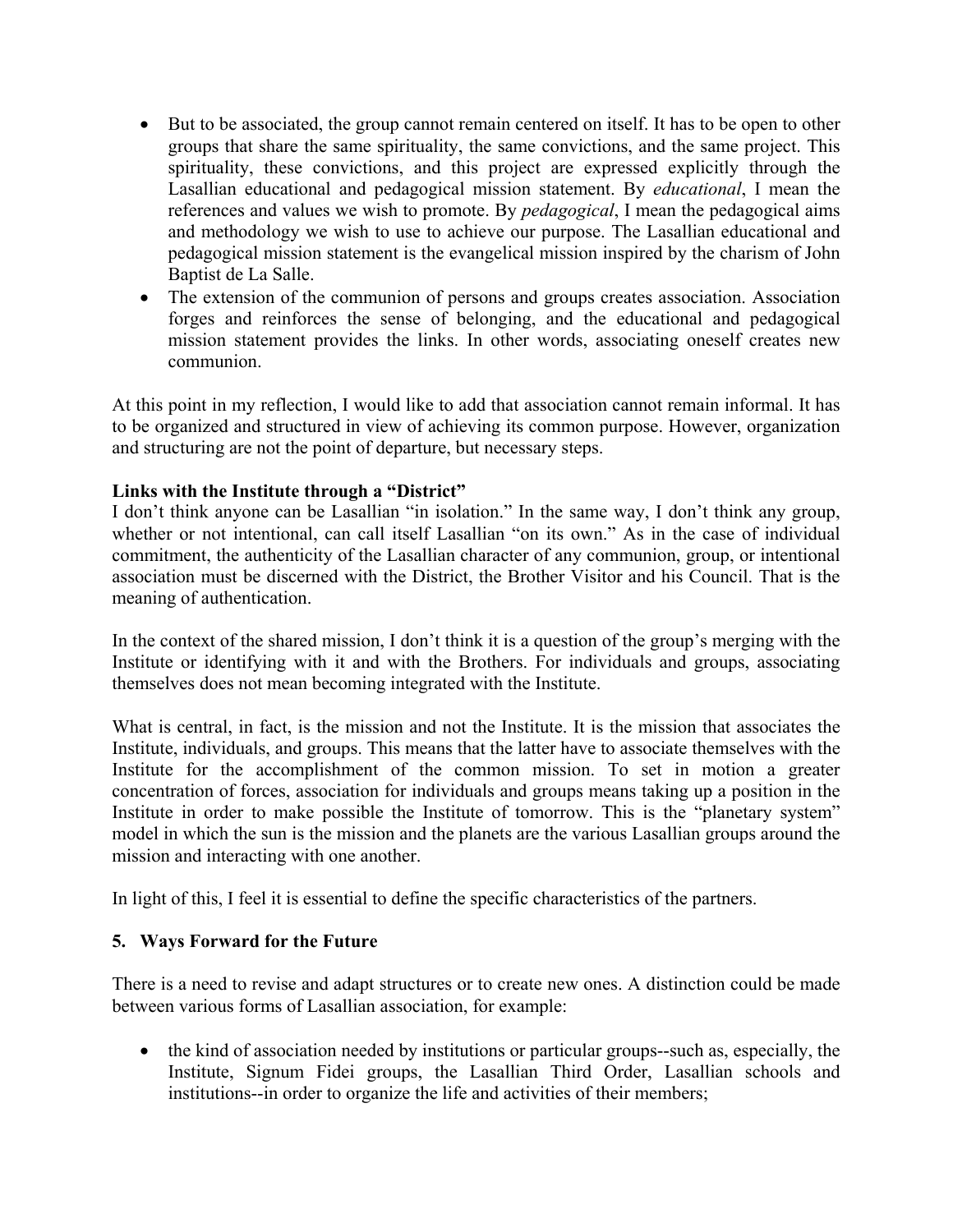forms of association enabling Lasallian associates to treat common questions relating to the mission and to the Lasallian charism in general.

Whatever forms are adopted, we must always remain careful about two things. Even if they seem obvious, I still think they must be constantly borne in mind. First, a clear distinction must always be made between guests and associates. While guests can explain things to an assembly, it is only the associates who have the authority to deliberate and to decide. Next, there are two things we need to ensure do not happen:

- on the one hand, the "assimilation," "copying," or "adaptation" for or by laypeople of a lifestyle, a way of being or doing, specific to the Brothers;
- on the other hand, the mixing of laypeople in the organization or activities proper to the life of the Brothers.

There can be no Lasallian school without the existence of an adult Lasallian community. We have to look for, invent, put into effect dynamics of communion that build up the human community, the educational community, the community of faith, the ministerial community. It is difficult to establish credible dynamics of association without reflection on the way of running a school together, of exercising responsibility and power. We have to find a way of enabling people to say what they think, of challenging one another, of not confiscating the power to make decisions. In all this, mutual trust is of capital importance. How can we increase it? The source of trust is the recognition that the Spirit speaks through each one of us.

The process of association must take into account the diversity of situations, the diversity of motivation, and the diversity of ways of organizing things. This applies as much to types of commitment as to formation and to follow-up.

The process is essential. What is important is to set people on their way, to build up contacts, even beyond District confines, to plan out a route, to experiment, to evaluate. Lasallian association will bring together people who allow themselves to be challenged by the meaning of their lives as educators and who find some answers in John Baptist de La Salle and in those who have associated themselves with him.

#### **Specific Ministries in Plural Communities**

Nowadays, the same mission is shared by Brothers, laity, priests, and other religious. Together they can form plural ministerial communities. In these communities the specific identities, roles, and responsibilities of the individual members need to be clarified to avoid fusion, confusion, and paternalism. I think it is essential and urgent to clarify the different facets of the exercise of a specific ministry with a new framework to which each one is called.

#### **Create and Develop Communion**

In this talk I have tried to highlight personal commitment, which I consider to be the prime motivating force. I am convinced that any viable formula for association must include a lasting personal commitment. But I am equally convinced that personal commitment also endures thanks to the support of others. There is constant interaction between association and